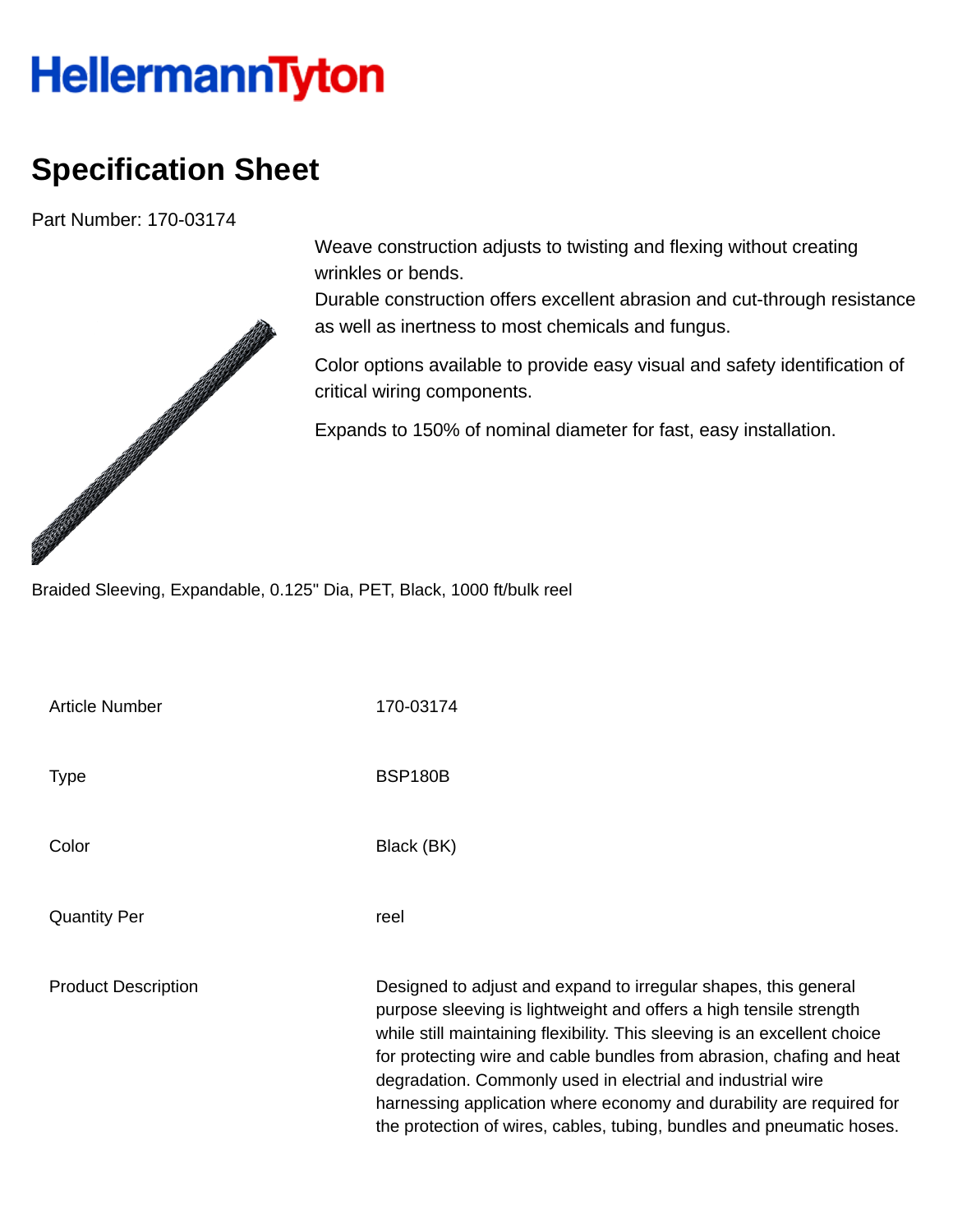| <b>Short Description</b>              | Braided Sleeving, Expandable, 0.125" Dia, PET, Black, 1000 ft/bulk<br>reel |  |  |  |
|---------------------------------------|----------------------------------------------------------------------------|--|--|--|
| <b>Global Part Name</b>               | BSP180B-PET-BK                                                             |  |  |  |
|                                       |                                                                            |  |  |  |
| Length L (Imperial)                   | 1000.0                                                                     |  |  |  |
| Length L (Metric)                     | 304.8                                                                      |  |  |  |
| <b>Bundle Diameter Min (Imperial)</b> | 0.094                                                                      |  |  |  |
| <b>Bundle Diameter Min (Metric)</b>   | 2.4                                                                        |  |  |  |
| <b>Bundle Diameter Max (Imperial)</b> | 0.25                                                                       |  |  |  |
| <b>Bundle Diameter Max (Metric)</b>   | 6.4                                                                        |  |  |  |
| Diameter D (Imperial)                 | 0.13                                                                       |  |  |  |
| Diameter D (Metric)                   | 3.2                                                                        |  |  |  |
| Nominal Diameter (Imperial)           | 0.125                                                                      |  |  |  |
| Nominal Diameter (Metric)             | 3.18                                                                       |  |  |  |

Material Polyester (PET)

Material Shortcut **PET**